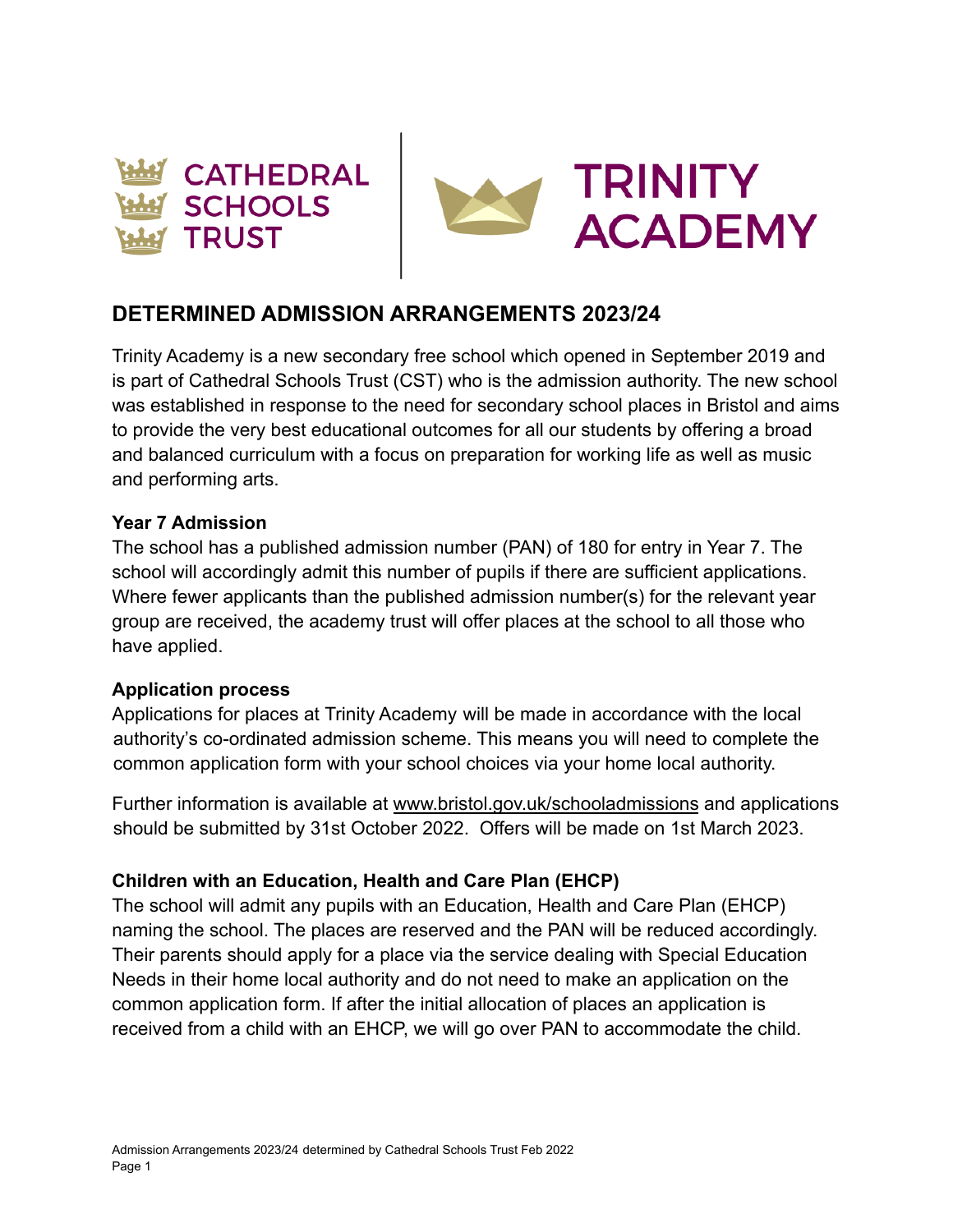### **Consideration of Applications**

Priority will then be given to those children who meet the criteria set out below, in order;

### **1. Children in care or children who were previously in care**

Highest priority will be given to children in care or children who were previously in care at the time the application is submitted and will be allocated places in this category.

i. To a Local Authority in England and immediately after being in care who became subject to an adoption, child arrangement order, or special guardianship order.

ii. Those children who appear (to the admission authority) to have been in state care outside of England and ceased to be in state care as a result of being adopted.

Previously looked after children are children who were looked after but ceased to be so because they were adopted (or became subject to a child arrangements order or special guardianship order).

# **Children in Care and Children Previously in Care are defined as;**

i. Children in care are children who are in the care of a local authority or provided with accommodation by that authority under section 22 of the Children Act [1989](https://www.legislation.gov.uk/ukpga/1989/41/contents). 1989 [Children's Act](https://www.legislation.gov.uk/ukpga/1989/41/contents)

#### ii. Children previously in care

- this includes children who were adopted under the Adoption Act 1976 (see section 12 adoption orders) and children who were adopted under the Adoption and Children Act 2002 (see section 46 adoption orders)
- child arrangements orders are defined in s.8 if the Children Act 1989, as amended by s.12 of the Children and Families Act 2014. Child arrangements orders replaced residence orders and any residence order in force prior to 22 April 2014 is deemed to be a child arrangements order
- in accordance with Section 14A of the Children Act 1989, a Special Guardianship Order is defined as an order appointing one or more individuals to be a child's special guardian (or special guardians)
- Children who appear (to the admission authority) to have been in state care outside of England and ceased to be in state care as a result of being adopted.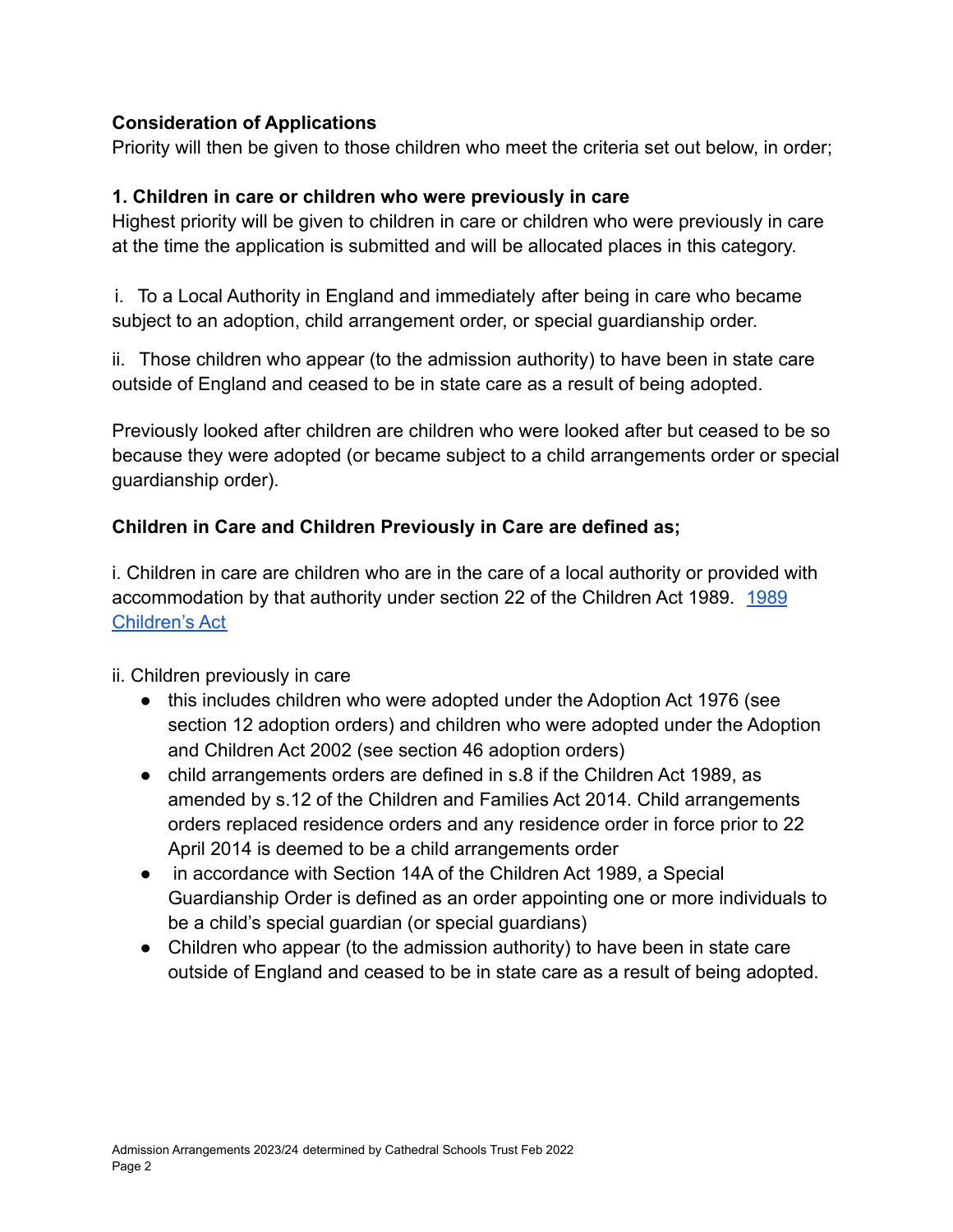#### **2. Music Specialism**

Next, up to 18 places of the Year 7 intake will be allocated to children who have demonstrated an aptitude<sup>1</sup> in our specialist subject area for music, using a music aptitude assessment test for pitch, melody, texture and rhythm. For the avoidance of doubt, the applicant's address is not taken into consideration under this criterion. Parents will need to complete the music specialism application form on the school website if they wish their child to be considered for one of these places. The closing date for applications to sit the music aptitude test is **9am Monday 26th September 2022.**

The music aptitude test will be held on **Saturday 1st October 2022** and parents will be informed of the result of the test before the closing date for applications which is 31st October 2022.

Further details and answers to frequently asked questions about the music aptitude assessment test are available on the school website. Children not demonstrating music aptitude will be ranked under the other oversubscription criteria, in order of priority, if their parents apply for a place.

# **3. Feeder School**

Next, priority will be given to children who are on the roll of Stoke Park Primary School, on the date of application, which is a designated feeder school for Trinity Academy.

# **4. Siblings**

Next, children who, on the date of application, will have a sibling on roll at Trinity Academy. A sibling is defined as a natural brother or sister, or a half brother or sister, or a legally adopted brother or sister or half-brother or sister, or step brother or sister who will be living with them permanently at the same address.

Step brothers/sisters are defined as children who are not necessarily related biologically (including foster children) but are living in the same household for the majority of the time at the address the admission authority considers to be the address of the child for whom the application is made.

The definition of a sibling does not include cousins, other family members or friends. The admission authority may require proof of relationship and/or proof of residence. For the avoidance of doubt the applicant's address is not taken into consideration under this criterion.

# **5. Other children living in the inner and outer priority areas**

 $<sup>1</sup>$  Aptitude measures potential, ability measures attainment or what has already been achieved and the</sup> two should not be confused.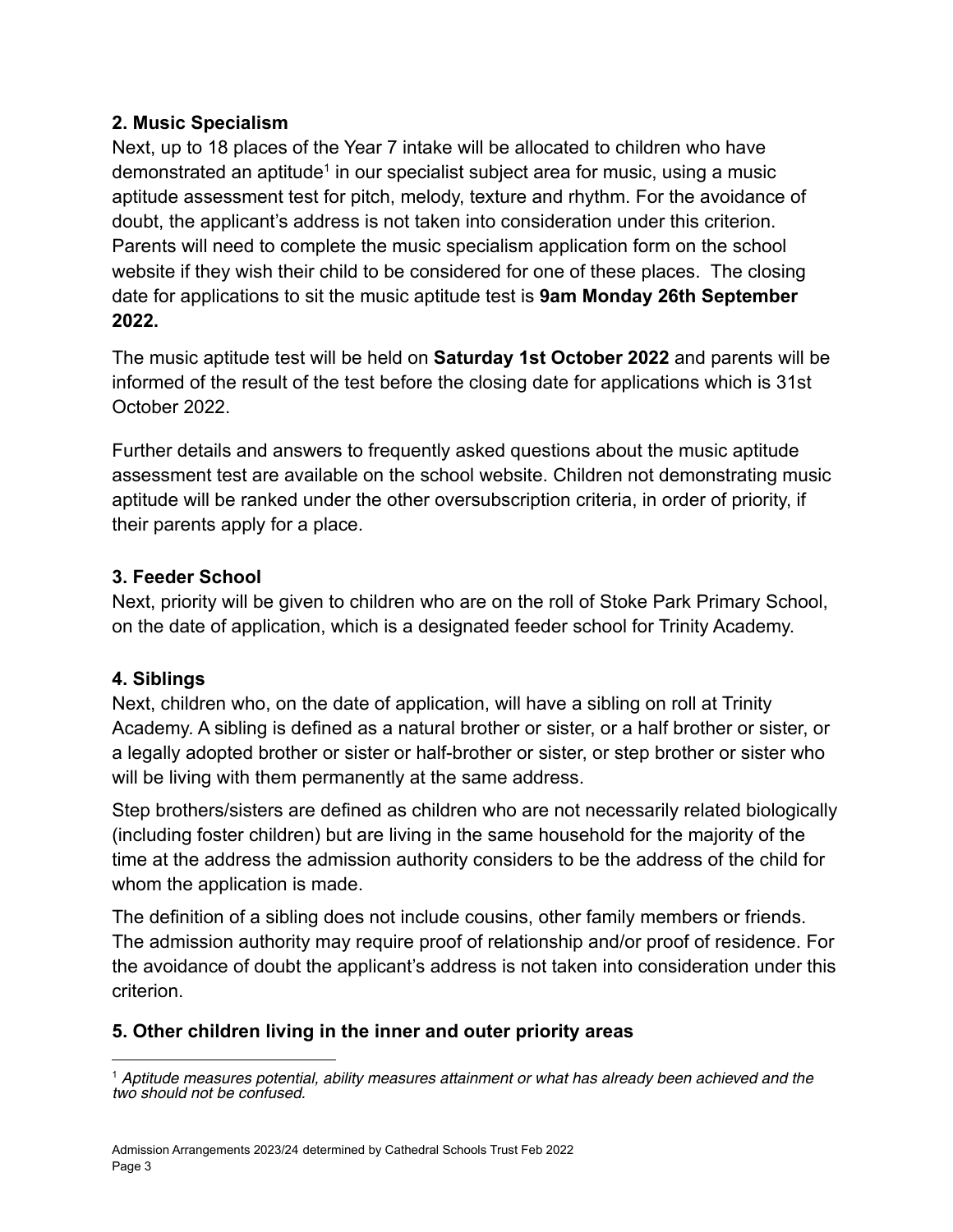Next, places will be allocated to children living in the inner and outer priority areas as follows:

a. 25% of the remaining places will first be randomly allocated to children living within the inner priority area. (Area shaded in blue on the map, which is for guidance only; children living on the boundary line will be considered to be living within the inner priority area). The process will be overseen by an independent body. Children living in the inner priority area not allocated a place in 5a will also be ranked within the outer priority area under 5b.

b. Any remaining places will be randomly allocated to children living within the outer priority area. (Area shaded in pink on the map, which is for guidance only; children living on the boundary line will be considered to be living within the outer priority area). The process will be overseen by an independent body.

(See notes for definition of priority area and map at the end of this policy)

# **6. Other children not living in the inner or outer priority areas**

For other children not falling into any of the above categories, priority will be given to children living closest to the school as measured in a direct line from the **home address** to the school.

# **Tiebreak**

Where there are more applications than there are places, direct line distance from home to school will be used as a tie-break and the distance measured using the point for the [My neighbourhood search - bristol.gov.uk](https://www.bristol.gov.uk/people-communities/my-neighbourhood-search) information available on the Bristol City Council website.

Where two or more applicants cannot be separated, the offer of a school place will be determined by random allocation; the drawing of lots, and will be overseen by an independent person.

# **Twins/Triplets**

Random allocation will not be applied to multiple birth siblings (twins and triplets etc.) from the same family tied for the final place, those siblings will be admitted over PAN.

# **Who can apply**

Applications will be accepted for children who meet one or more of the following:

- they are resident in the UK
- they hold full British Citizen Passports
- they are from countries whose passports have been endorsed to show that they have the [right to abode](https://www.gov.uk/right-of-abode) in this country

Applications for children who do not meet one of the above will not be accepted until the child is in this country.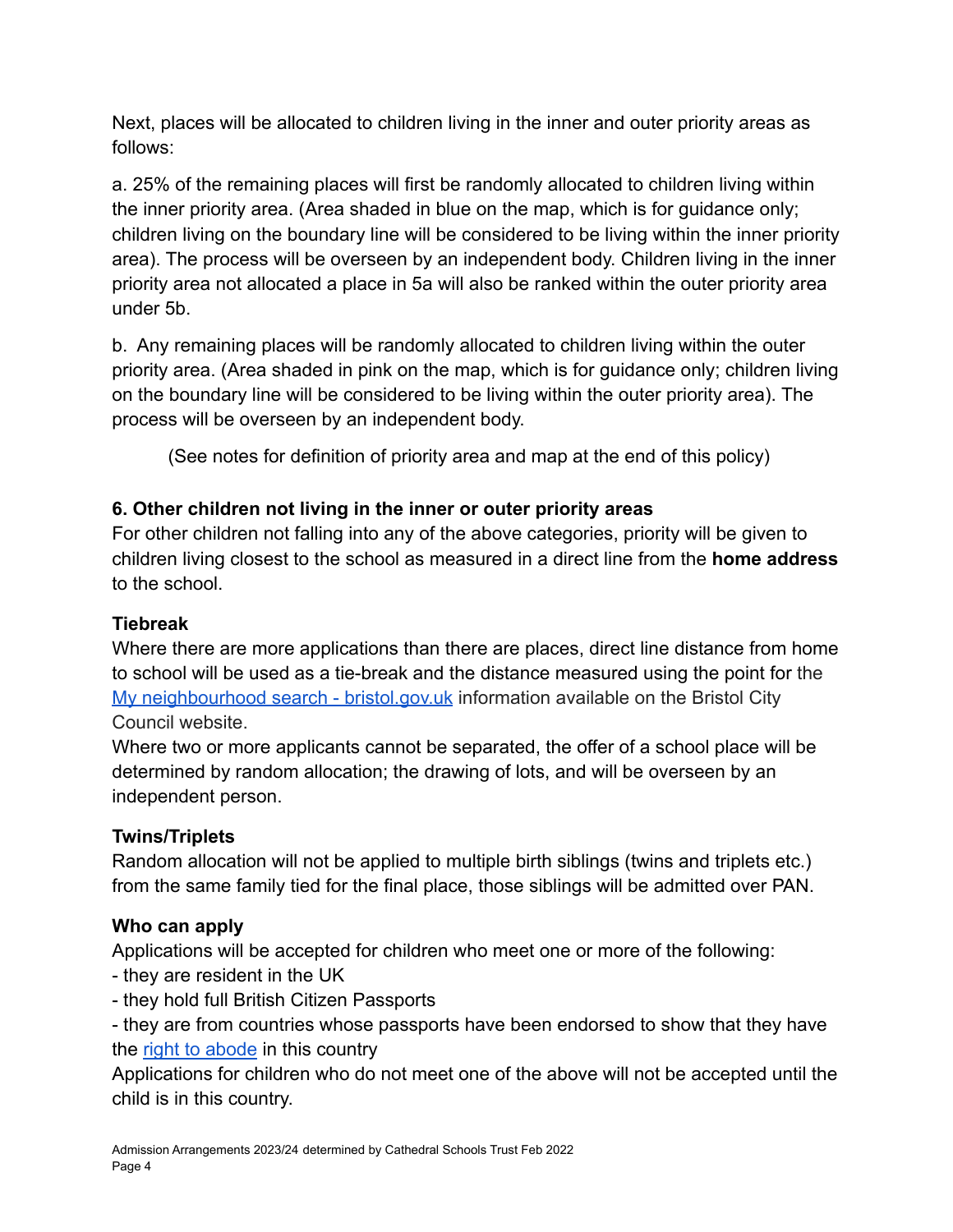#### **Applicant's Home address**

A child's permanent home address, where he or she resides with a person with parental responsibility, or with a parent (as defined in Section 576 of the Education Act 1996). It is the address where the child spends the majority of the time. Documentary evidence may be required to confirm a child's home address.

The Admission Authority will not accept more than one address as the child's home address. Where a child regularly lives at more than one address the Admission Authority will have to reach a conclusion about which should be counted as the main address when allocating places, taking relevant evidence into account. Normally this will be the address where the child is registered with a medical GP. Where parents or carers are living separately and do not agree on the child's home address, they are urged to reach an agreement. If this does not happen, evidence may be required by providing court documents or other legally binding documentation such as a sworn affidavit confirming where the child resides for the majority of the school week. Where satisfactory evidence cannot be provided, the Admission Authority will determine the address to be used for allocating a school place.

For the avoidance of doubt the applicant's address is not taken into consideration under oversubscription criteria categories [1 - 4]. The address is considered under category [5 - 6] as set out below;

**Inner Priority Area:** Area shaded in blue on the map which is for guidance only. Children living on the boundary line will be deemed to be living within the inner priority area.

**Outer Priority area:** Area shaded in pink on the map which is for guidance only. Children living in the inner priority area not allocated a place in 5a will also be ranked within the outer priority area under 5b.

#### **Distance**

Home to school distances will be measured in a direct line from a point on the home address as held by the Local Authority, defined in the Local Land and Property Gazetteer, to a defined point within the main school building using the Local Authority's computerised mapping system.

#### **Late Applications**

All applications received by the local authority after the deadline will be considered to be late applications. Late applications will be considered after those received on time. If,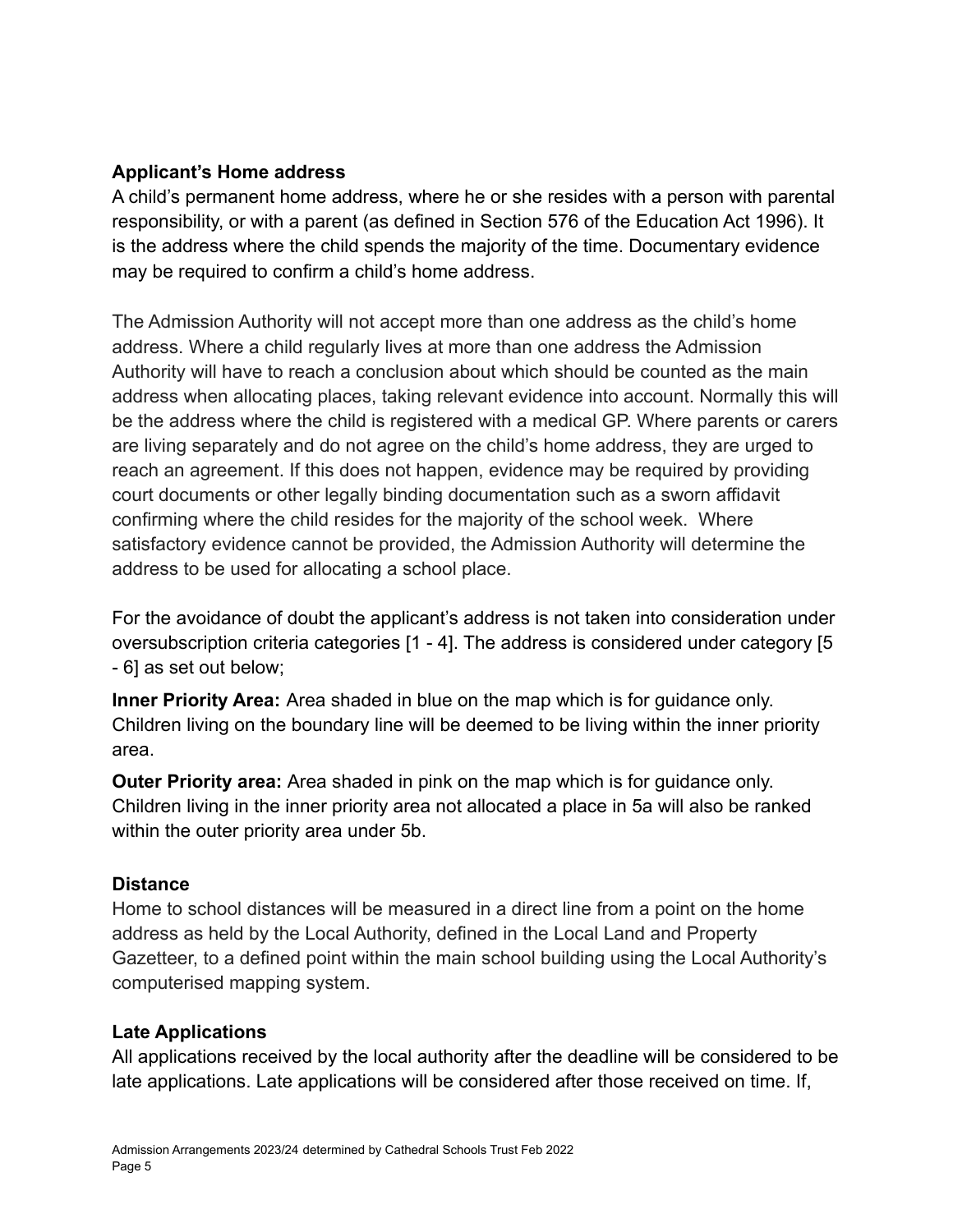following consideration of all applicants the school is oversubscribed, parents may request that their child is placed on the school's waiting list.

### **UK Service Personnel and Crown Servants**

For UK Service Personnel and other Crown Servants, where possible, places may be allocated in advance of the pupils return to the UK provided the MOD, FCO or GCHQ have provided a letter declaring a return date and residency placement. Places may be offered and reserved up to one term in advance of the place being required. The address at which the child will live will be used when applying the oversubscription criteria, as long as the parents provide some evidence of their intended address.

# **Admission of children outside normal age group**

Children are normally educated in school with others of their age group; however, in exceptional circumstances parents/carers may request that their child is admitted to a year group outside their normal age range, for instance where the child is gifted or talented or where a child has suffered from particular social or medical issues impacting his or her schooling. All such requests will be considered on their merits and either be agreed or refused, on that basis. If a request is refused, the child will still be considered for admission to their normal age group.

The process for requesting such an admission is as follows:

With the application, parents should complete the form below to request that the child is admitted to another year group, and the reasons for that request;

#### [Form to request an out of normal year group admission](https://docs.google.com/document/d/1UGfY-tnKp-wIyJe_lLbjmbPwefS8p2DP/edit?usp=sharing&ouid=111971969837556975984&rtpof=true&sd=true)

Parents will submit any evidence in support of their case with the application, for instance from a medical practitioner, head teacher etc. Some of the evidence a parent might submit could include:

- Information about the child's academic, social and emotional development;
- Where relevant, their medical history and the views of a medical professional;
- Whether they have previously been educated out of their normal age group; and
- Whether they may naturally have fallen into a lower age group if it were not for being born prematurely.

The Trust will consider each case on its merits, taking into account the individual circumstances of the request and the child's best interests. The Admissions Committee along with the Head Teacher will then decide whether such an out-of-year group place will be agreed or refused. We will also ensure the parent is aware of whether the request for admission out of age group has been agreed before final offers are made, and the reason for any refusal. Requests for admission out of the normal year group will be considered alongside other applications made at the same time. An application from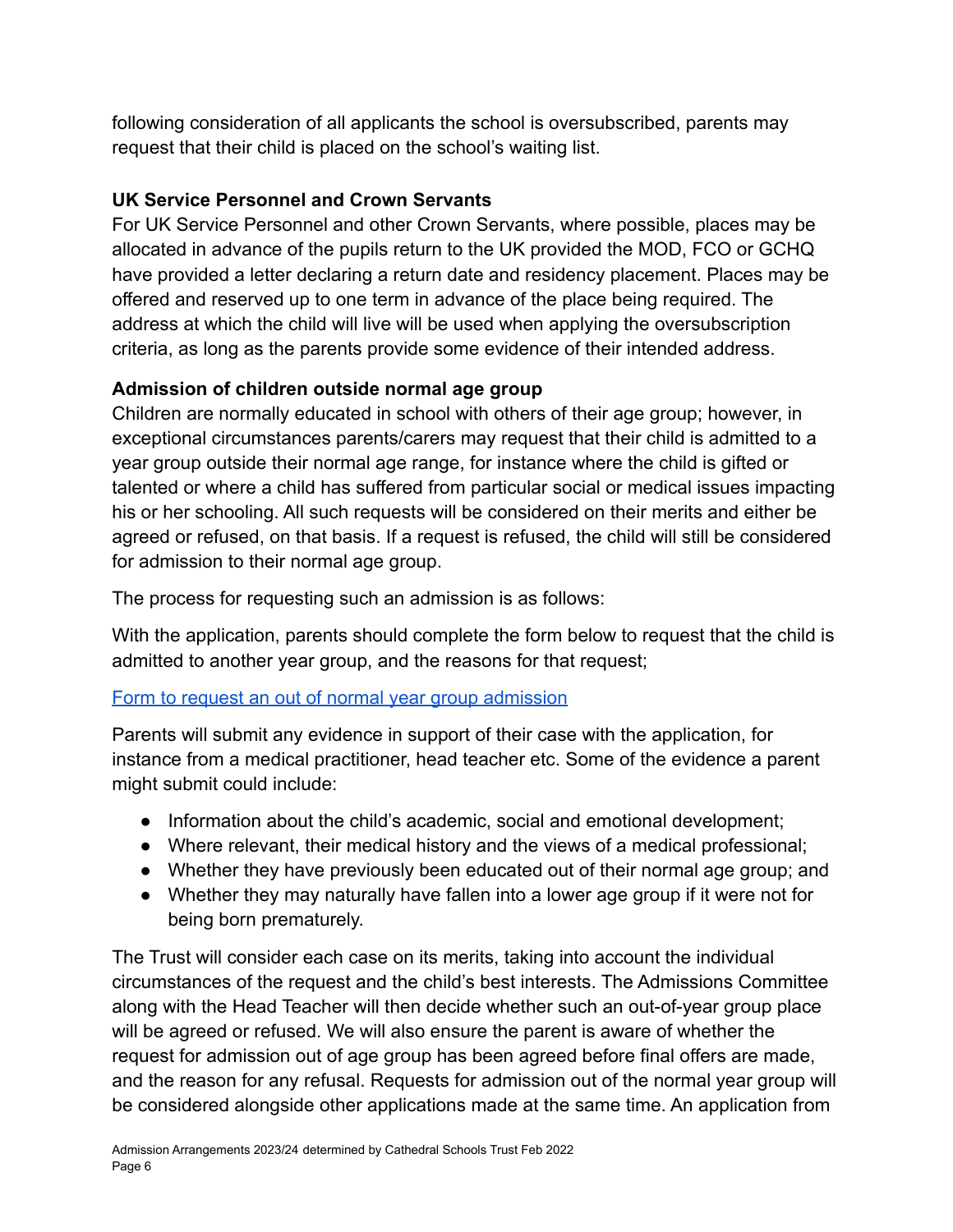a child who would 'normally' be a Year 8 child for a Year 7 place will be considered alongside applications for Year 7.

### **Waiting Lists**

Where in any year, as part of the normal admission round, Trinity Academy receives more applications for places than there are places available, a waiting list will be maintained by the admission authority until 31 December of the year to which the allocation applies. Any parent will be able to ask for his or her child's name to be placed on the waiting list, following an unsuccessful application. For every added child to the waiting list, the list will be ranked again in line with the published admission criteria.

A child's position on the waiting list will be determined solely in accordance with the oversubscription criteria, in order of priority, as set out in categories [1-6]. Where places become vacant they will be allocated to children on the waiting list in accordance with the published oversubscription criteria [1-6] above.

Unsuccessful music specialism applicants will be considered alongside all other children against the oversubscription criteria, in order of priority including random allocation.

For the avoidance of doubt, during the normal admission round for the Year 7 intake, where a music specialism place becomes vacant it will be reallocated from the next highest scoring applicant based on the combined scores achieved in both music aptitude tests.

Children who are allocated to Trinity Academy in accordance with Bristol Local Authority's In-Year Fair Access Protocol, will be given precedence over children on the waiting list.

# **Appeals**

Parents/carers who are not offered a place for their child have a right of appeal to an independent appeal panel constituted and operated in accordance with the School Admission Appeals Code. Parents/carers wishing to appeal should submit an appeal form with their written reasons within the timescale set out in their refusal letter confirming the admission authority's decision not to offer a place.

Should an appeal be unsuccessful, the admission authority will not consider further appeals within the same academic year unless there have been significant or material changes in the child's circumstances.

For further information about the appeal process contact; [admissions@trinityacademybristol.org](mailto:admissions@trinityacademybristol.org) Information on the timetable for the appeals process is on our website at [www.trinityacademybristol.org.](http://www.trinityacademybristol.org)